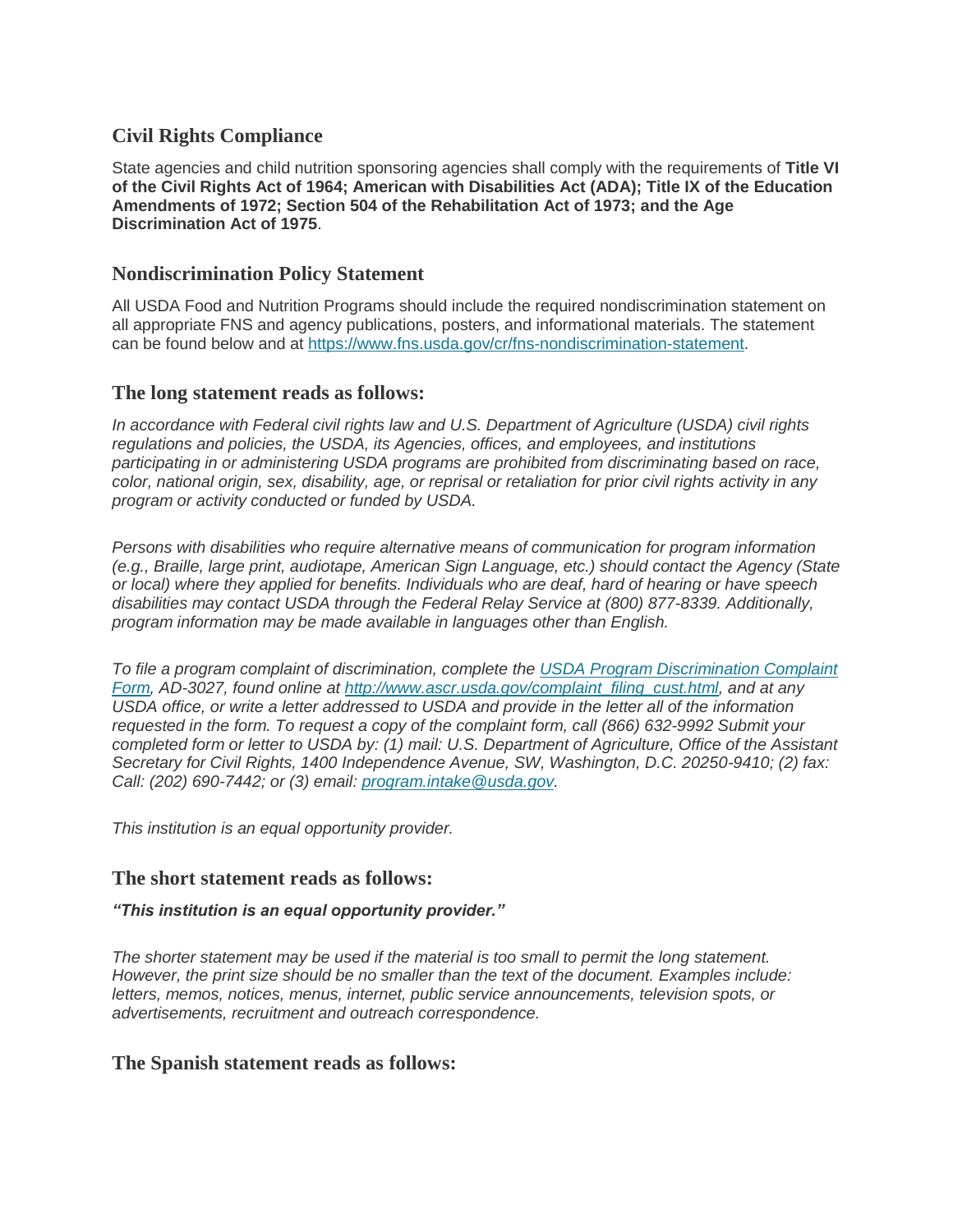*De conformidad con la Ley Federal de Derechos Civiles y los reglamentos y políticas de derechos civiles del Departamento de Agricultura de los EE. UU. (USDA, por sus siglas en inglés), se prohíbe que el USDA, sus agencias, oficinas, empleados e instituciones que participan o administran programas del USDA discriminen sobre la base de raza, color, nacionalidad, sexo, discapacidad, edad, o en represalia o venganza por actividades previas de derechos civiles en algún programa o actividad realizados o financiados por el USDA.*

*Las personas con discapacidades que necesiten medios alternativos para la comunicación de la información del programa (por ejemplo, sistema Braille, letras grandes, cintas de audio, lenguaje de señas americano, etc.), deben ponerse en contacto con la agencia (estatal o local) en la que solicitaron los beneficios. Las personas sordas, con dificultades de audición o discapacidades del habla pueden comunicarse con el USDA por medio del Federal Relay Service [Servicio Federal de* 

*Retransmisión] al (800) 877-8339 [.](https://www.azed.gov/) Además, la información del programa se puede proporcionar en otros idiomas.*

*Para presentar una denuncia de discriminación, complete el [Formulario de Denuncia de](https://cms.azed.gov/home/GetDocumentFile?id=5ad108813217e112f05425ce)  [Discriminación del Programa del USDA,](https://cms.azed.gov/home/GetDocumentFile?id=5ad108813217e112f05425ce) (AD-3027) que está disponible en línea en: [http://www.ascr.usda.gov/complaint\\_filing\\_cust.html](http://www.ascr.usda.gov/complaint_filing_cust.html) y en cualquier oficina del USDA, o bien escriba una carta dirigida al USDA e incluya en la carta toda la información solicitada en el formulario. Para solicitar una copia del formulario de denuncia, llame al (866) 632-9992 Haga llegar su formulario lleno o carta al USDA por: (1) correo: U.S. Department of Agriculture, Office of the Assistant Secretary for Civil Rights, 1400 Independence Avenue, SW, Washington, D.C. 20250-9410; (2) fax: (202) 690-7442; (3) correo electrónico: [program.intake@usda.gov.](mailto:program.intake@usda.gov)*

*Esta institución es un proveedor que ofrece igualdad de oportunidades.* 

# **Civil Rights Requirements for Child Nutrition Sponsors**

- Provide your Child Nutrition Program in a nondiscriminatory manner.
- Offer meals to all children and meal substitutions to participants with disabilities.
- Prominently display the nondiscrimination poster, "And Justice for All," in areas where participants and potential participants have access.
- Annually complete the Civil Rights Data Collection (CACFP) and Compliance forms (CACFP, NSLP, and RCCI).
- Include the nondiscrimination statement on all materials available to the public, including websites.
- Provide informational materials in appropriate translations and language interpreters as needed.
- Annually conduct Civil Rights training for staff and keep documentation of training.
- Develop and implement your Civil Rights Complaint procedure.

# **Filing a Civil Rights Complaint**

#### *Filing a Civil Rights Complaint-Based on guidance from FNS 113-1 Appendix E*

A civil rights complaint can be filed using the sample form in FNS 113-1 Appendix E OR a complaint can be filed with a letter, that must include in the following information:

• Person Discriminated Against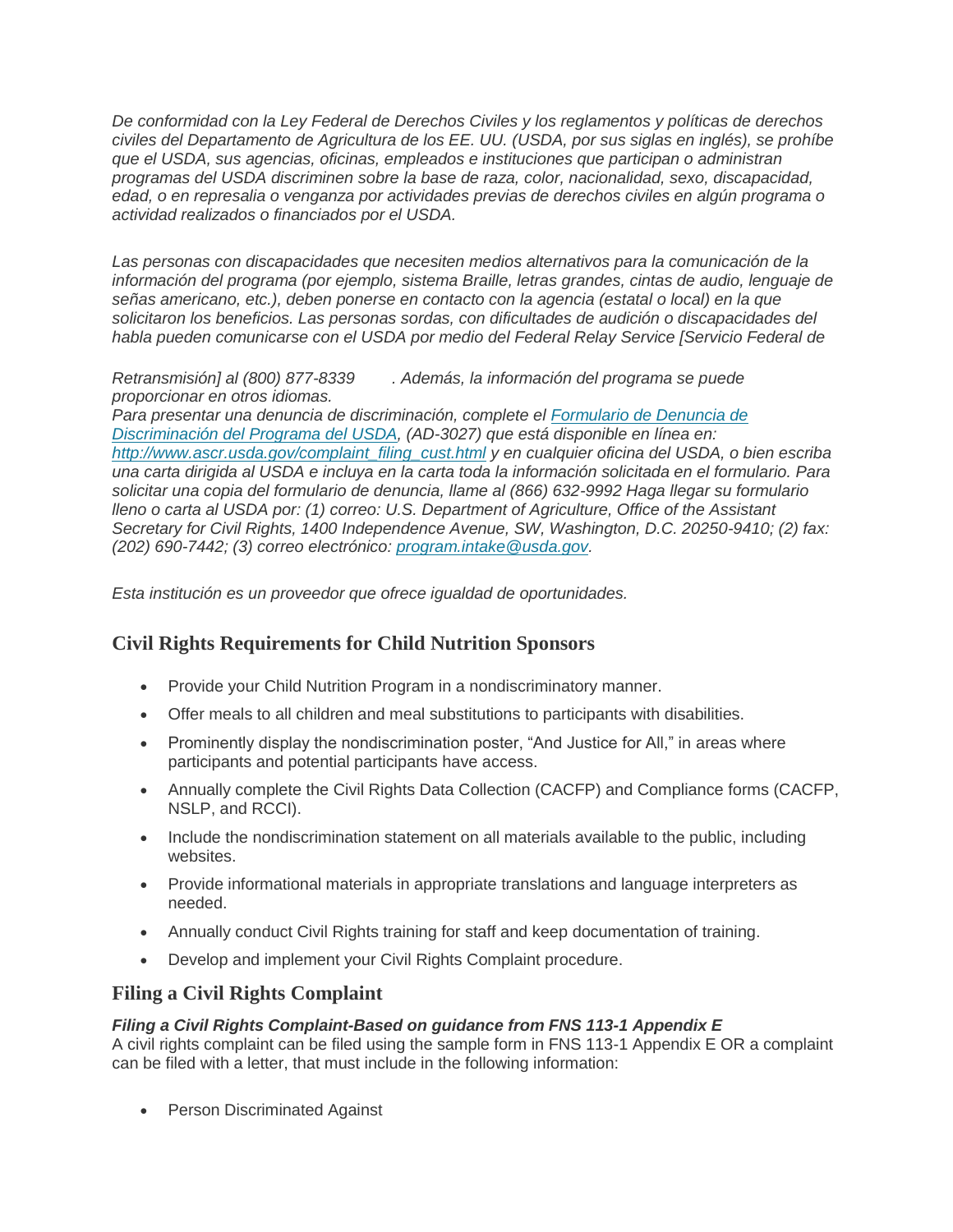- Agency and Department or Program that allegedly discriminated
- Type of Discrimination (Non-employment or Employment)
- Non-employment-discrimination in the delivery of services
- Employment-discrimination in employment by the department or agency
- Base(s) of discrimination
- Race/Color
- National Origin
- Sex
- Religion
- Age
- Disability
- Dates of alleged discrimination (to the best recollection)
- Complaints must be made within 180 days of last alleged discrimination. A waiver can be requested if this timeframe has been exceeded
- Detail of what happened, why you think it happened and who was involved

All FNS assistance programs must include a public notification system. The purpose of this system is to inform applicants, participants, and potentially eligible persons of the program availability, program rights and responsibilities, the policy of nondiscrimination, and the procedure for filing a complaint.

"In accordance with Federal law and U.S. Department of Agriculture policy, this institution is prohibited from discriminating on the basis of race, color, national origin, sex, age, religion, political beliefs, or disability.

"To file a complaint of discrimination, write USDA, Director, Office of Civil Rights, 1400 Independence Avenue, S.W., Washington, D.C. 20250-9410 or call (800) 795-3272 (voice) or (202) 720-6382 ( TTY). USDA is an equal opportunity provider and employer."

# **Racial and Ethnic Categories**

The race and ethnic categories for data collection and reporting have been changed to the following:

#### *Racial Categories:*

**Black or African American** A person having origins in any of the black racial groups of Africa. Terms such as "Haitian" or "Negro" can be used in addition to 'Black or African American.'

**Asian** A person having origins in any of the original peoples of the Far East, Southeast Asia, or the Indian subcontinent, including, for example, Cambodia, China, India, Japan, Korea, Malaysia, Pakistan, the Philippine Islands, Thailand, and Vietnam.